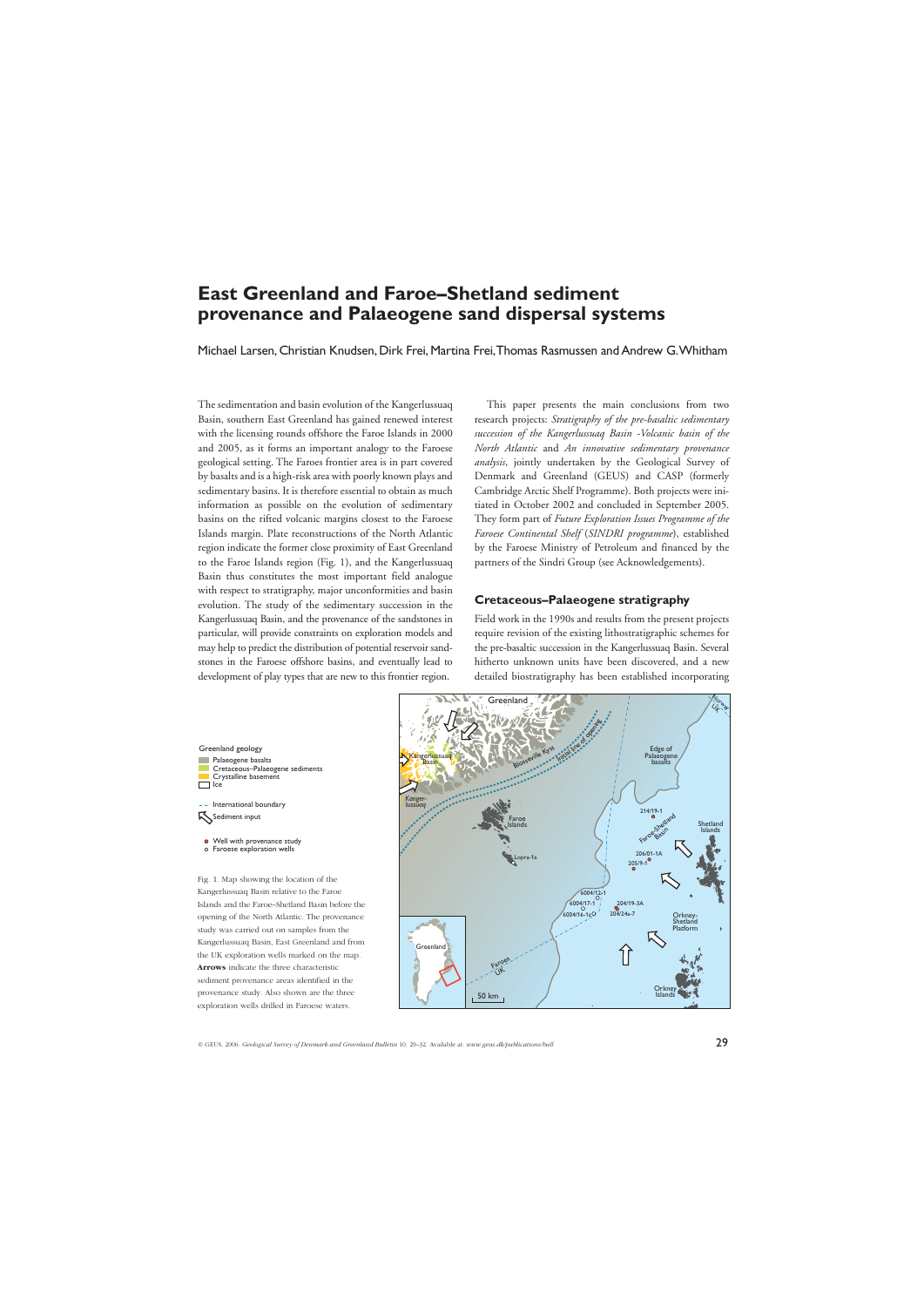age revisions based on both macrofossils and palynomorphs (Fig. 2; Larsen *et al.* 1999, 2001). The new biostratigraphy allows close correlation with the sub-basaltic successions in the offshore basins west of Shetland and in the Faroe Islands region. Most striking is the presence in both the Kangerlussuaq Basin and the Faroe–Shetland Basin of a Lower Cretaceous shallow marine sandstone unit as well as a number of thick Paleocene units dominated by sandstones. For the provenance study six sedimentary units were established (Fig. 2). The first four of these are Cretaceous; the Palaeogene units 5 and 6 are discussed below.

In the Kangerlussuaq Basin several regional subaerial unconformities representing sequence boundaries indicate times of sediment erosion and bypass. Based on field work a



Fig. 2. Revised stratigraphy of the pre-basaltic succession in the Kangerlussuaq Basin. A formal lithostratigraphic scheme including names for new formations and members is in preparation. A composite stratigraphy of the Faroe–Shetland Basin is shown for comparison (from Grant *et al*. 1999; Ellis *et al*. 2002). Numbers **1**–**6** refer to units samples for detrital zircon studies (see Fig. 4).

depositional model for the Kangerlussuaq Basin has been established and prediction of reservoir sandstones in offshore basins can be carried out.

# Palaeogene sandstones of the Kangerlussuaq Basin

The Early Palaeogene succession in the Kangerlussuaq Basin consists of three distinct sandy units labelled 5a, 5b and 6 (Fig. 2), which represent different depositional environments. Graded thin-bedded sandstones dominate the lowest unit (5a); the sandstones are laterally consistent and may form amalgamated units up to 20 m thick. They were deposited in a deep marine environment and represent Selandian turbidite channel-fill and distal submarine fan lobes (Larsen *et al.* 1999). The next unit (5b) consists of well-sorted fine- to medium-grained sandstones showing hummocky cross-stratification and wave ripples. The sandstones are bioturbated showing traces of *Ophimorpha isp*. and *Thallasoinoides isp*. The unit forms an overall coarsening upward succession and is interpreted as deposited by shallow marine sand-bars and deltaic mouth-bars. A major erosional unconformity separates the second unit from coarse-grained and pebbly sandstones of the overlying unit 6. The sandstones show large-scale trough cross-bedding and contain fragments of coal and coalified wood. Unit 6 represents fluvial sandstones deposited in a proximal braided river system (Fig. 3).

#### **Sandstone provenance**

Provenance studies of sediments in the Faroe–Shetland Basin, on the Orkney–Shetland Platform and in the Kangerlussuaq Basin, East Greenland have been carried out using both analysis of bulk geochemical composition of the sediments and age determinations of detrital zircons.

Bulk geochemical analysis was carried out at GEUS on a total of 440 samples. Of these, 171 samples were collected from the Cretaceous, Paleocene and Eocene sedimentary rocks in the Kangerlussuaq Basin, while 269 represent Paleocene and Eocene sediments selected from cutting samples from wells in the Faroe–Shetland Basin. In each sample, major elements were analysed by fusion wavelength dispersive X-ray fluorescence (WD-XRF) and 33 trace elements by fusion inductively coupled plasma mass spectroscopy (ICP-MS). The analytical results provide distinctive geochemical signatures for the various units of the Kangerlussuaq Basin and the Faroe–Shetland Basin. Thus, Selandian marine turbiditic sandstones in the Kangerlussuaq Basin can be shown to be derived from beach placer deposits; their high Zr contents and characteristic U/REE ratios are indicative of a high heavy mineral content. This is in contrast to marine Selan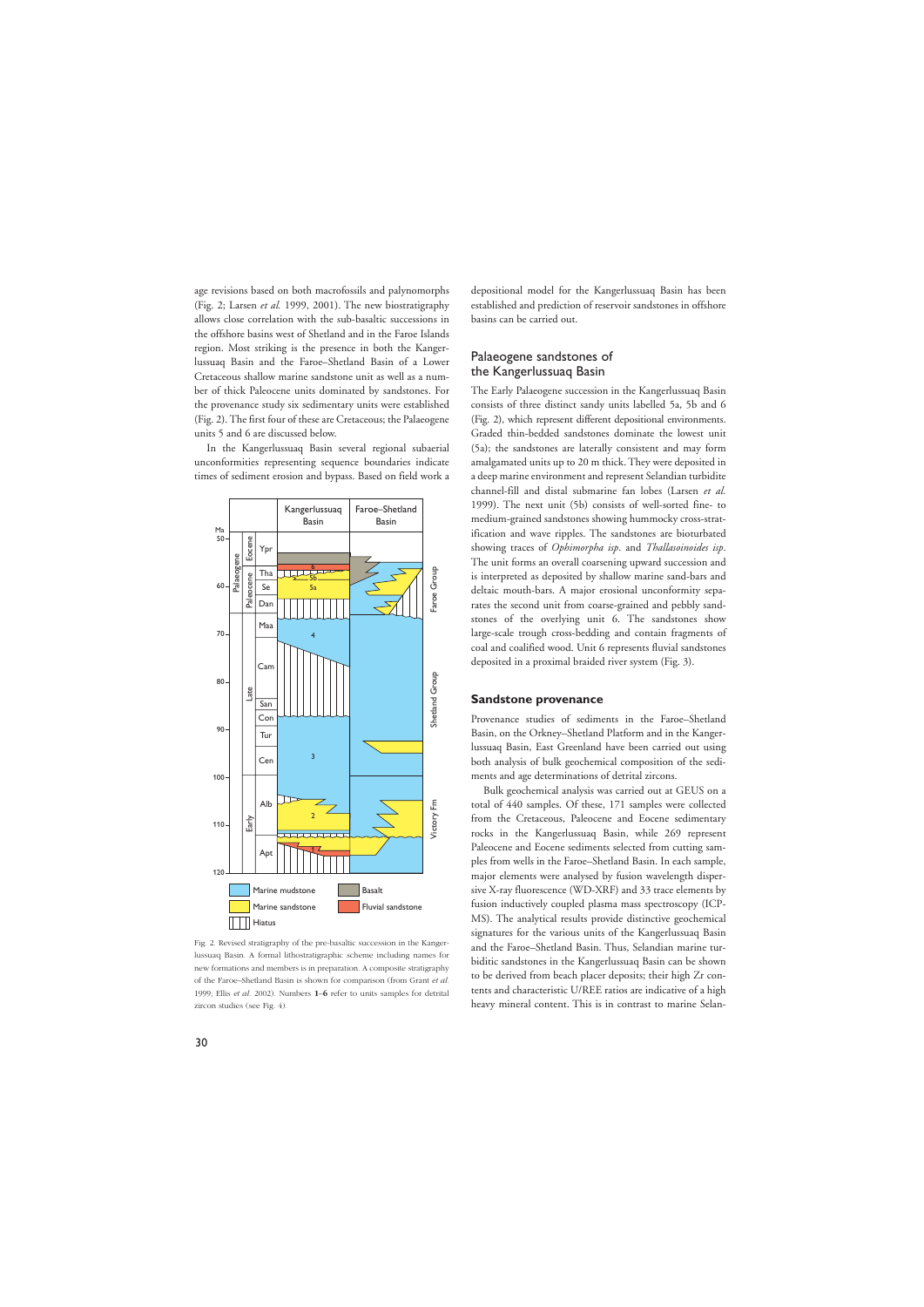dian sediments of the Faroe–Shetland Basin, where comparable Zr and U/REE patterns are lacking, suggesting that the Selandian marine sandstones in the Kangerlussuaq Basin and the Faroe–Shetland Basin have different sources.

# Age determinations of detrital zircon

During the present study a total of 4347 detrital zircon grains from 47 samples were dated. The samples were from three locations: 25 from the Kangerlussuaq Basin, 20 from the Faroe–Shetland Basin and two from outcrops of Old Red Sandstone on the Orkney Islands. The analyses were carried out at GEUS using a laser ablation inductively coupled plasma mass spectrometer (LA-ICP-MS, Quadrupole), with *in situ* determination of the 207Pb/206Pb isotopic ratios. Frei *et al.* (2006, this volume) have compared ages obtained by U-Pb dating using both conventional SHRIMP and high resolution sector field LA-ICP-MS (HR-SF-LA-ICP-MS) methods and demonstrated that the Pb/Pb dating based on 207Pb/ 206Pb isotopic ratios determined by LA-ICP-MS is a reliable method for determining detrital zircon age distributions.

The observed distribution of zircon ages clearly shows that there are two distinct sources of detrital grains in the Kangerlussuaq Basin (Fig. 1). The Lower Cretaceous sedimentary rocks in the basin (units 1–3, Figs 2, 4) contain dominantly Neoarchaean and Mesoarchaean detrital zircons. The Upper Cretaceous sediments, however, contain a significant proportion of Proterozoic detrital zircons (unit 4, Figs 2, 4). The Paleocene marine sandstones are characterised by a large proportion of Archaean grains and variable proportions of Proterozoic zircons (unit 5, Figs 2, 4). The fluvial deposits of unit 6 (Figs 2, 4) contain mainly Archaean detrital zircons and very few Proterozoic detrital zircons.

Known possible sources of Archaean zircons are the Archaean basement gneisses south and south-west of Kangerlussuaq. The most probable sources of Proterozoic zircons are to the north, where the Caledonian orogenic belt exposes extensive areas of Proterozoic granites and gneisses, as well as Archaean gneiss complexes. It can be argued that units 1–3 and 6 received their main sediment input from the south, unit 4 from the north, while unit 5 may have had input from both north and south.

The samples analysed from the Faroe–Shetland Basin range in age from Early Paleocene to Early Eocene. The detrital zircon age distributions are similar in all analysed samples (not illustrated here), and include both Proterozoic and Archaean zircons. The Proterozoic zircons exhibit a wide age distribution from Neo- to Palaeoproterozoic, whereas the Archaean zircons all fall in a narrow cluster from 2550 to 2950 Ma, with a peak around 2800 Ma. The almost complete absence of Mesoarchaean zircons compared to the



Fig. 3. The Paleocene of the Kangerlussuaq area is characterised by siliciclastic sandstone units deposited by prograding shallow marine and deltaic systems. The photograph shows fine-grained, pale sandstones (unit 6, Fig. 2) overlain by dark brown volcanic deposits (tuffs and lavas). Person (lower left) for scale.



Fig. 4. Age distribution of detrital zircons from six units of the Kangerlussuaq Basin. **N**, number of analyses; **n**, sample frequency. Note vertical scale varies from unit to unit. For stratigraphic position of samples, see Fig. 2.